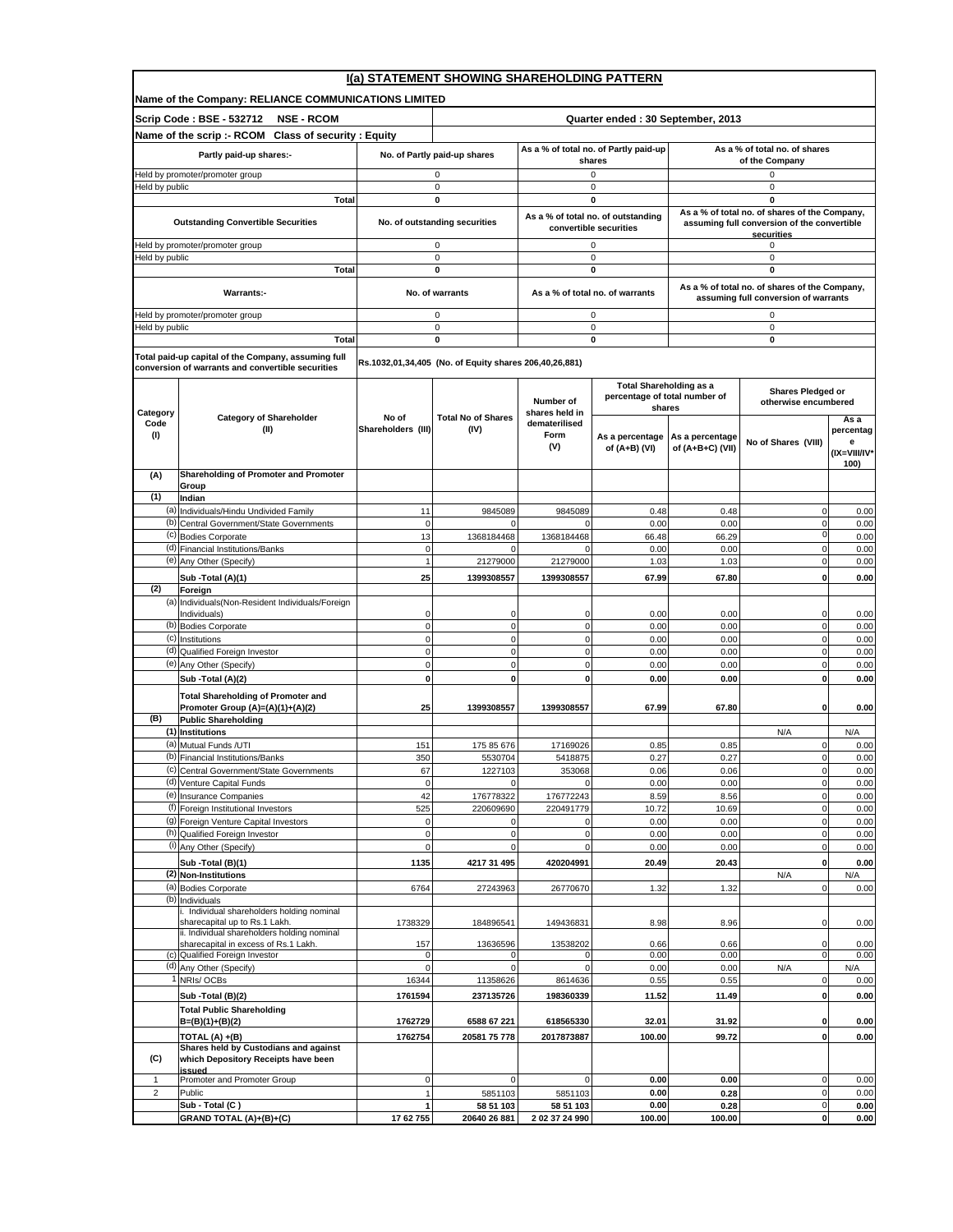### (SHAREHOLDING PATTERN- 30.09.2013)

#### **I(b) Statement showing holding of securities (including shares, warrants, convertible securities) of persons belonging to the category "Promoter and Promoter Group"**

|              |                                                                                      |                             | Details of shares held                         |                          | Encumbered shares (*)    |                                                                                       |                          | <b>Details of warrants</b>                                                       |                                                    | Details of convertible                                                              | <b>Total shares (including</b>                                                                                                          |
|--------------|--------------------------------------------------------------------------------------|-----------------------------|------------------------------------------------|--------------------------|--------------------------|---------------------------------------------------------------------------------------|--------------------------|----------------------------------------------------------------------------------|----------------------------------------------------|-------------------------------------------------------------------------------------|-----------------------------------------------------------------------------------------------------------------------------------------|
| Sr No<br>(1) | Name of the shareholder<br>(II)                                                      | No. of Shares held<br>(III) | As a % of grand<br>Total $(A)+(B)+(C)$<br>(IV) | No.<br>(V)               | (VI)=(V)/(III)*100       | As a % of grand<br>As a percentage total (A)+(B)+(C) of<br>sub-clause (I)(a)<br>(VII) | Number of<br>(VIII)      | As a % total<br>number of<br>warrants held warrants of the<br>same class<br>(IX) | Number of<br>convertible<br>securities held<br>(X) | As a % total<br>number of<br>convertible<br>securities of the<br>same class<br>(XI) | underlying shares assuming<br>full conversion of warrants<br>and convertible securities)<br>as a % of diluted share<br>capital<br>(XII) |
|              | 1 AAA Communication Private Limited                                                  | 72 31 10 172                | 35.03                                          |                          | $\overline{\phantom{a}}$ | 0.00                                                                                  | $\overline{\phantom{a}}$ | 0.00                                                                             | $\overline{\phantom{a}}$                           | 0.00                                                                                | 35.03                                                                                                                                   |
|              | 2 AAA Industries Private Limited                                                     | 30 00 00 000                | 14.53                                          |                          | $\overline{\phantom{a}}$ | 0.00                                                                                  | $\sim$                   | 0.00                                                                             |                                                    | 0.00                                                                                | 14.53                                                                                                                                   |
|              | 3 ADA Enterprises and Ventures Private Limited                                       | 30 00 00 000                | 14.53                                          | ۰.                       | $\overline{\phantom{a}}$ | 0.00                                                                                  | $\sim$                   | 0.00                                                                             | $\overline{\phantom{a}}$                           | 0.00                                                                                | 14.53                                                                                                                                   |
|              | 4 Shri Jai Anmol A. Ambani                                                           | 16 69 759                   | 0.08                                           |                          | $\overline{\phantom{a}}$ | 0.00                                                                                  | $\sim$                   | 0.00                                                                             | $\overline{\phantom{a}}$                           | 0.00                                                                                | 0.08                                                                                                                                    |
|              | 5 Shri Jai Anshul A. Ambani                                                          | 100                         | 0.00                                           |                          | $\overline{\phantom{a}}$ | 0.00                                                                                  |                          | 0.00                                                                             |                                                    | 0.00                                                                                | 0.00                                                                                                                                    |
|              | Reliance ADA Group Trustees Private Limited -<br>6 Trustees of RCOM ESOS Trust (* *) | 2 12 79 000                 | 1.03                                           |                          | $\overline{\phantom{a}}$ | 0.00                                                                                  |                          | 0.00                                                                             | $\overline{\phantom{a}}$                           | 0.00                                                                                | 1.03                                                                                                                                    |
|              | <b>7</b> Reliance Capital Limited                                                    | 2 96 95 295                 | 1.44                                           |                          | $\sim$                   | 0.00                                                                                  | $\sim$                   | 0.00                                                                             | $\overline{\phantom{a}}$                           | 0.00                                                                                | 1.44                                                                                                                                    |
|              | 8 Shreeji Comtrade LLP                                                               | 15 00 000                   | 0.07                                           |                          | $\overline{\phantom{a}}$ | 0.00                                                                                  | $\overline{\phantom{a}}$ | 0.00                                                                             | $\overline{\phantom{a}}$                           | 0.00                                                                                | 0.07                                                                                                                                    |
|              | 9 Shrikrishna Tradecom LLP                                                           | 15 00 000                   | 0.07                                           |                          | $\overline{\phantom{a}}$ | 0.00                                                                                  | $\overline{\phantom{a}}$ | 0.00                                                                             | $\overline{\phantom{a}}$                           | 0.00                                                                                | 0.07                                                                                                                                    |
|              | 10 Reliance Innoventures Private Limited                                             | 1 23 79 001                 | 0.60                                           |                          | $\overline{\phantom{a}}$ | 0.00                                                                                  | $\sim$                   | 0.00                                                                             | $\overline{\phantom{a}}$                           | 0.00                                                                                | 0.60                                                                                                                                    |
|              | 11 Shri Anil D. Ambani                                                               | 18 59 171                   | 0.09                                           | $\overline{\phantom{a}}$ | $\overline{\phantom{a}}$ | 0.00                                                                                  | $\sim$                   | 0.00                                                                             | $\overline{\phantom{a}}$                           | 0.00                                                                                | 0.09                                                                                                                                    |
|              | 12 Smt. Kokila D. Ambani                                                             | 46 65 227                   | 0.23                                           |                          | $\overline{\phantom{a}}$ | 0.00                                                                                  | $\sim$                   | 0.00                                                                             | $\overline{\phantom{a}}$                           | 0.00                                                                                | 0.23                                                                                                                                    |
|              | 13 Smt. Tina A. Ambani                                                               | 16 50 832                   | 0.08                                           |                          | $\overline{\phantom{a}}$ | 0.00                                                                                  | ۰.                       | 0.00                                                                             | $\overline{\phantom{a}}$                           | 0.00                                                                                | 0.08                                                                                                                                    |
|              | <b>TOTAL</b>                                                                         | 39 93 08 557                | 67.80                                          |                          | 0.00                     | 0.00                                                                                  |                          | 0.00                                                                             |                                                    | 0.00                                                                                | 67.80                                                                                                                                   |

(\*) The term "encumbrance" has the same meaning as assigned to it in regulatiion 28(3) of the SAST Regulations, 2011.

(\* \*) Holding of Promoter(s) include 2,12,79,000 (1.03%) equity shares of the Company held by Reliance ADA Group Trustees Private Limited in its capacity as the Trustees for and on behalf of RCOM ESOS Trust.

The same has been considered as a "Person Deemed to be acting in Consert", only as a abundant caution.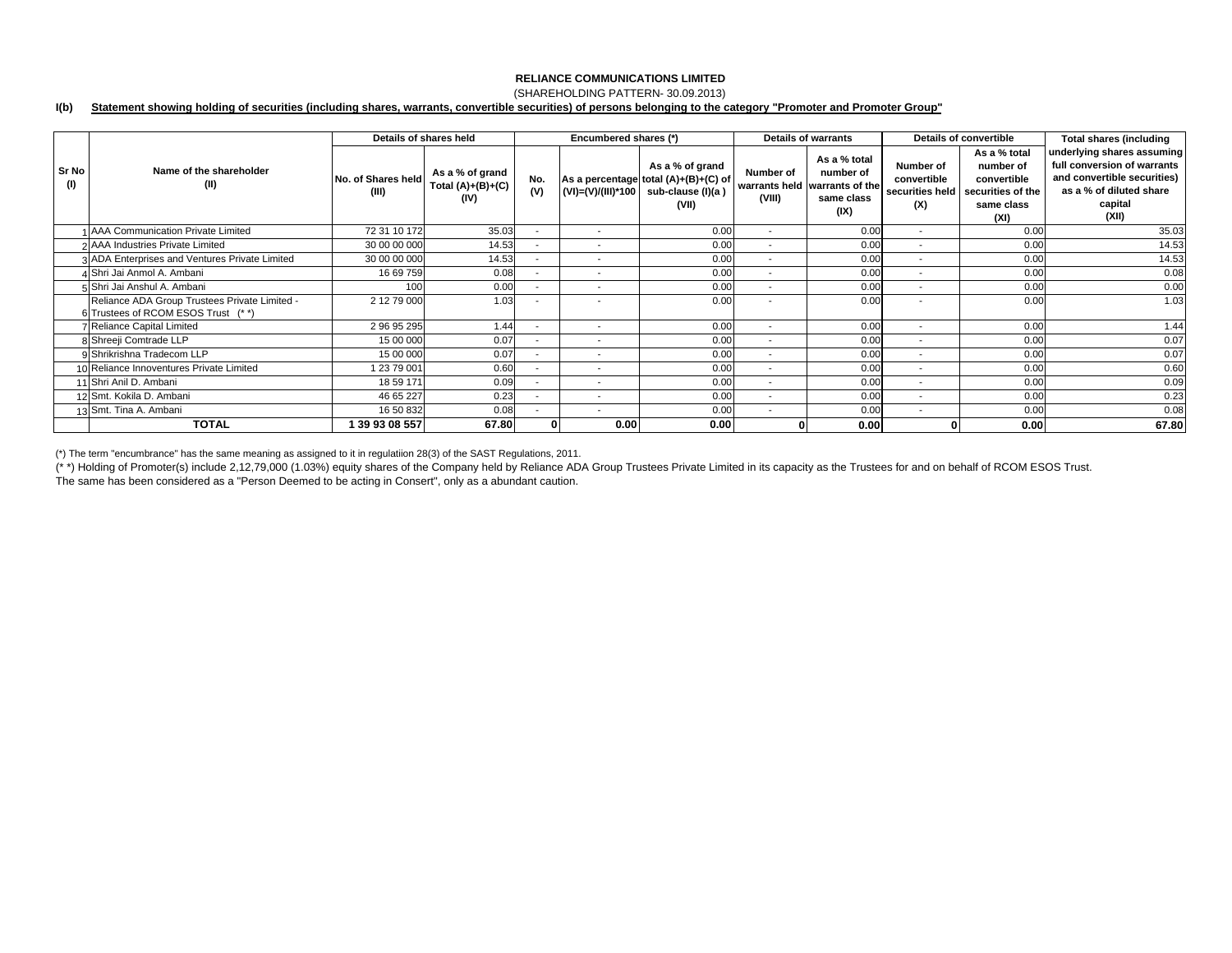(SHAREHOLDING PATTERN - 30.09.2013)

### **I(c)(i) Statement showing holding of securities (including shares, warrants, convertible securities) of persons belonging to the category "Public" and holding more than 1% of the total number of**

| . .<br>ш<br>. . |  |
|-----------------|--|
|                 |  |

|       |                                                  |                      | Shares as a percentage of                                                                                     | <b>Details of Warrants</b> |                                                            | <b>Details of Convertible securities</b>    |                                                                         | Total shares (including                                                                                                     |  |
|-------|--------------------------------------------------|----------------------|---------------------------------------------------------------------------------------------------------------|----------------------------|------------------------------------------------------------|---------------------------------------------|-------------------------------------------------------------------------|-----------------------------------------------------------------------------------------------------------------------------|--|
| Sr No | Name of the shareholder                          | No of shares<br>held | total number of<br>shares{i.e.,Grand Total<br>$(A)+(B)+(C)$ indicated in<br>statement at para(I)(a)<br>above} | Number of<br>warrants held | As a % of total<br>number of warrants<br>of the same class | Number of<br>convertible<br>securities held | % w.r.t. total number of<br>convertible securities of<br>the same class | underlying shares assuming full<br>conversion of warrants and<br>convertible securities) as a % of<br>diluted share capital |  |
|       | 1 Life Insurance Corporation of India            | 164690275            | 7.98                                                                                                          |                            |                                                            |                                             |                                                                         | 7.98                                                                                                                        |  |
|       | 2 New World Fund Inc                             | 56403239             | 2.73                                                                                                          |                            |                                                            |                                             |                                                                         | 2.73                                                                                                                        |  |
|       | 3 American Funds Insurance Series New World Fund | 23624254             | 1.14                                                                                                          |                            |                                                            |                                             |                                                                         | 1.14                                                                                                                        |  |
|       | <b>TOTAL</b>                                     | 244717768            | 11.86                                                                                                         |                            |                                                            |                                             |                                                                         | 11.86                                                                                                                       |  |

## l(c)(ii) Statement showing holding of securities (including shares, warrants, convertible securities) of persons (together with PAC) belonging to the category "Public" and holding more than 5% of **the total number of shares of the company**

|       |                                               |              | Shares as a percentage of                                                        | <b>Details of Warrants</b> |                                                            | <b>Details of Convertible securities</b> |                                                                         | Total shares (including                                         |
|-------|-----------------------------------------------|--------------|----------------------------------------------------------------------------------|----------------------------|------------------------------------------------------------|------------------------------------------|-------------------------------------------------------------------------|-----------------------------------------------------------------|
| Sr No | Name(s) of the shareholder(s) and the Persons | No of shares | total number of                                                                  | Number of<br>warrants      | As a % of total<br>number of warrants<br>of the same class | Number of                                | % w.r.t. total number of<br>convertible securities of<br>the same class | underlying shares assuming full                                 |
|       | Acting in Concert (PAC) with them             |              | shares{i.e.,Grand Total<br>$(A)+(B)+(C)$ indicated in<br>statement at para(I)(a) |                            |                                                            | convertible<br>securities held           |                                                                         | conversion of warrants and<br>convertible securities) as a % of |
|       |                                               |              |                                                                                  |                            |                                                            |                                          |                                                                         | diluted share capital                                           |
|       | 1 Life Insurance Corporation Of India         | 164690275    | 7.98                                                                             |                            |                                                            |                                          |                                                                         | 7.98                                                            |
|       | <b>TOTAL</b>                                  | 164690275    | 7.98                                                                             |                            |                                                            |                                          |                                                                         | 7.98                                                            |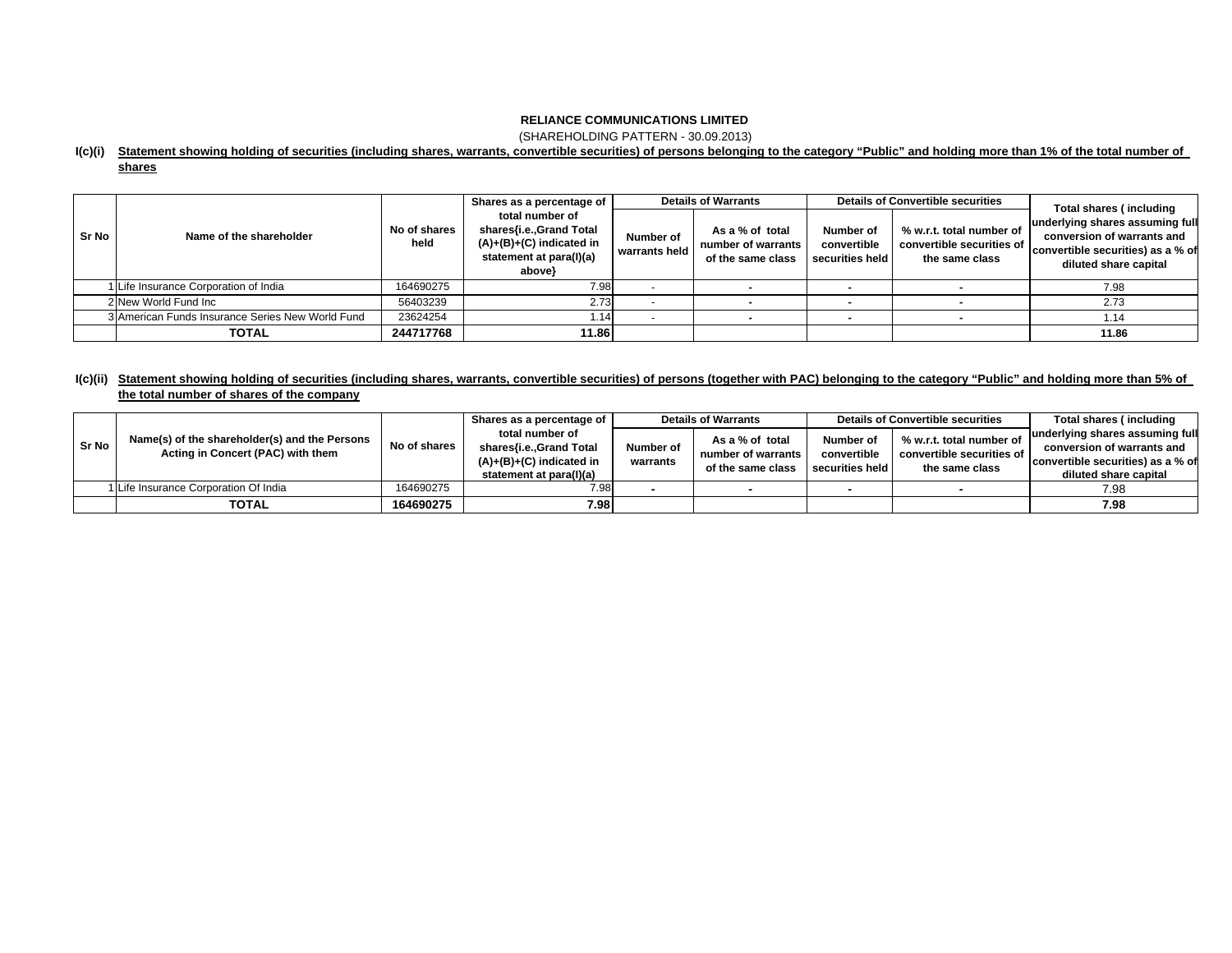(SHAREHOLDING PATTERN - 30.09.2013)

#### **I(d) Statement showing details of locked -in shares**

| Sr No | Name of the shareholder | <b>Category of Shareholders</b><br>Promoter Group / Promoter  <br>/ Public | No of locked-in shares | Locked-in shares as a percentage of<br>total number of shares{i.e.,Grand<br>Total $(A)+(B)+(C)$ indicated in<br>statement at para(I)(a) above} |
|-------|-------------------------|----------------------------------------------------------------------------|------------------------|------------------------------------------------------------------------------------------------------------------------------------------------|
|       | N/A                     | N/A                                                                        | Nil                    |                                                                                                                                                |
|       | <b>TOTAL</b>            |                                                                            |                        | 0.00                                                                                                                                           |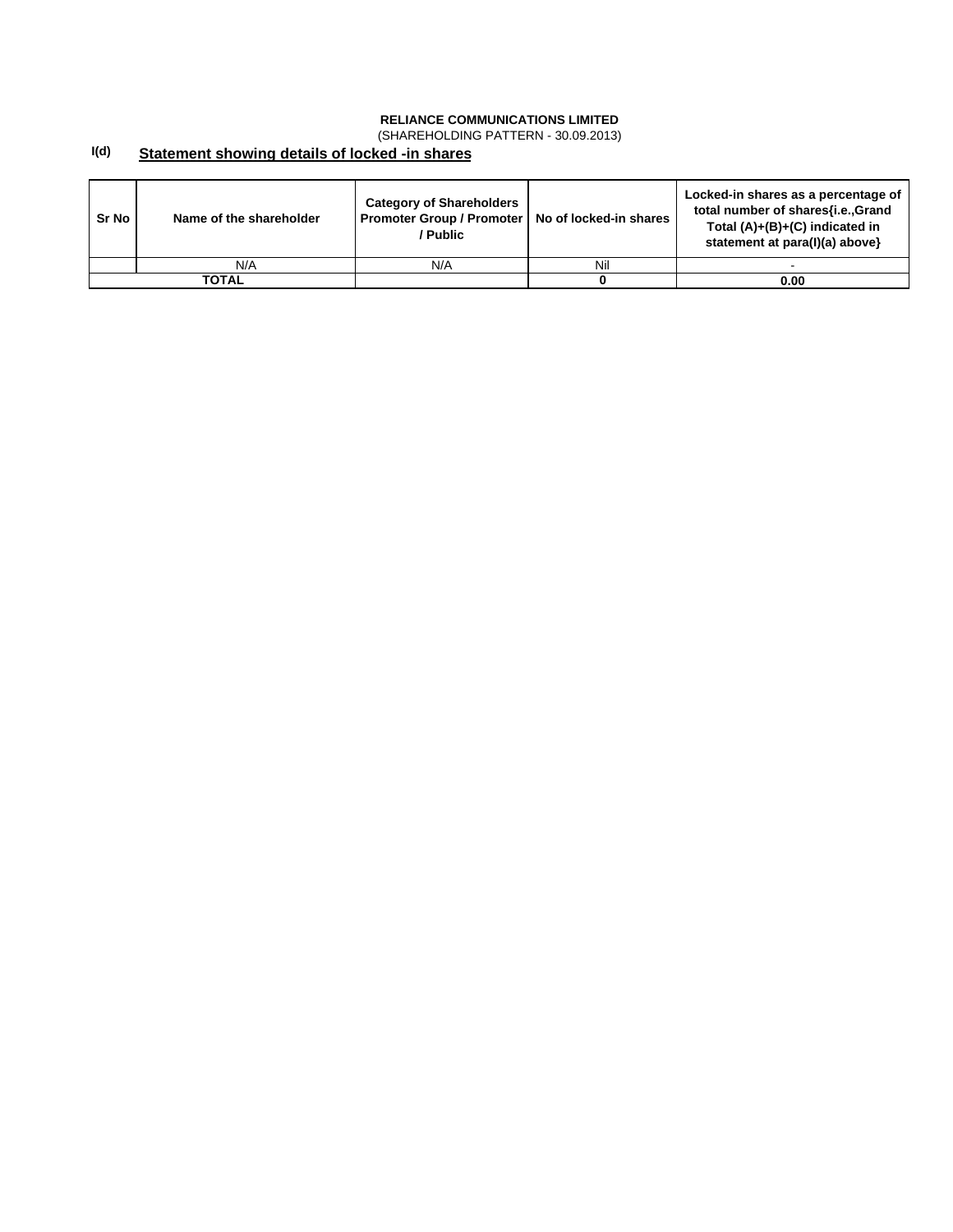(SHAREHOLDING PATTERN - 30.09.2013)

# **II(a) Statement showing details of Depository Receipts (DRs)**

| <b>Sr No</b> | Type of outstanding DR  <br>(ADRs, GDRs, SDRs, etc.) | Number of<br>outstanding DRs | No of shares underlying<br>outstanding DRs | <b>Shares underlying outstanding</b><br>DRs as a percentage of total<br>number of shares{i.e.,Grand<br>Total (A)+(B)+(C) indicated in<br>statement at para(I)(a) above} |
|--------------|------------------------------------------------------|------------------------------|--------------------------------------------|-------------------------------------------------------------------------------------------------------------------------------------------------------------------------|
|              | <b>GDRs</b>                                          | 5851103                      | 5851103                                    | 0.28                                                                                                                                                                    |
|              | ΤΟΤΑL                                                |                              | 5851103                                    | 0.28                                                                                                                                                                    |